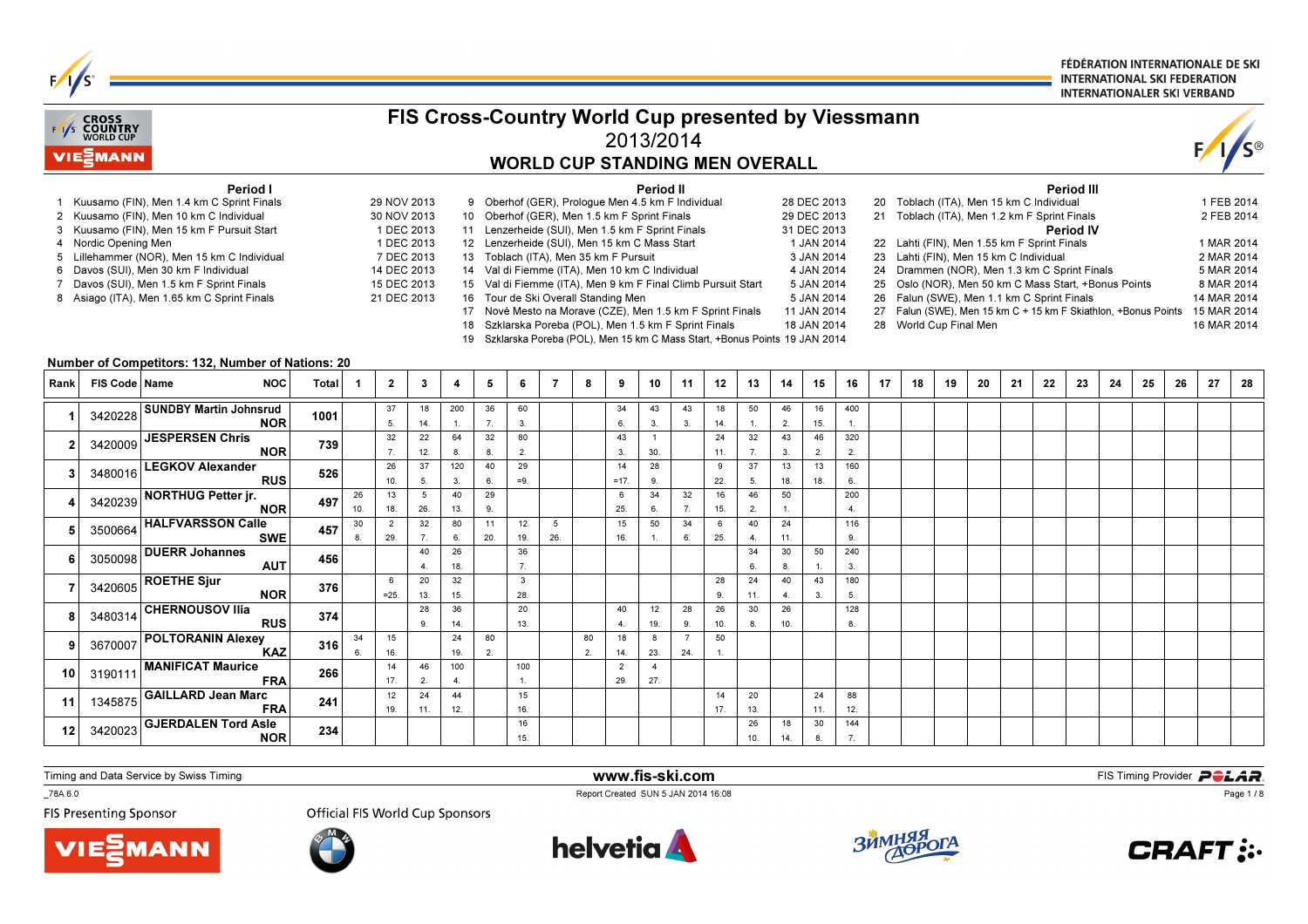|      |                                           |                                                               |              |                        |                         |              |                |               |           |                |     |                        |                |                                       |                      |                     |                        |                       |            |    | INTERNATIONALER SKI VERBAND<br>FIS Cross-Country World Cup presented by Viessmann |    |    |    |    |    |    |    |    |                 |    |  |  |  |
|------|-------------------------------------------|---------------------------------------------------------------|--------------|------------------------|-------------------------|--------------|----------------|---------------|-----------|----------------|-----|------------------------|----------------|---------------------------------------|----------------------|---------------------|------------------------|-----------------------|------------|----|-----------------------------------------------------------------------------------|----|----|----|----|----|----|----|----|-----------------|----|--|--|--|
|      | E/I/S CROSS<br>E/I/S COUNTRY<br>WORLD CUP |                                                               |              |                        |                         |              |                |               |           |                |     |                        |                | 2013/2014                             |                      |                     |                        |                       |            |    |                                                                                   |    |    |    |    |    |    |    |    | $F/1/S^{\circ}$ |    |  |  |  |
|      | <b>VIE</b> MANN                           |                                                               |              |                        |                         |              |                |               |           |                |     |                        |                | <b>WORLD CUP STANDING MEN OVERALL</b> |                      |                     |                        |                       |            |    |                                                                                   |    |    |    |    |    |    |    |    |                 |    |  |  |  |
| Rank | FIS Code   Name                           | <b>NOC</b>                                                    | <b>Total</b> | -1                     | $\overline{2}$          | $\mathbf{3}$ | 4              | 5             | 6         | $\overline{7}$ | 8   | 9                      | 10             | 11                                    | 12                   | 13                  | 14                     | 15                    | 16         | 17 | 18                                                                                | 19 | 20 | 21 | 22 | 23 | 24 | 25 | 26 | 27              | 28 |  |  |  |
| 13   | 3480013                                   | <b>VYLEGZHANIN Maxim</b><br><b>RUS</b>                        | 230          |                        | 30<br>8.                | 30<br>8.     | 160<br>2.      |               | 10<br>21. |                |     |                        |                |                                       |                      |                     |                        |                       |            |    |                                                                                   |    |    |    |    |    |    |    |    |                 |    |  |  |  |
| 14   | 3420994                                   | <b>TOENSETH Didrik</b><br><b>NOR</b>                          | 230          |                        |                         |              |                | 60<br>3.      |           |                |     |                        |                |                                       | 8<br>23.             | 18<br>14.           | 32<br>7.               | 8<br>23.              | 104<br>10. |    |                                                                                   |    |    |    |    |    |    |    |    |                 |    |  |  |  |
| 15   | 3100110                                   | <b>HARVEY Alex</b><br>CAN                                     | 216          |                        | $\overline{1}$<br>30.   |              |                | 15<br>16.     |           |                |     | 50<br>1.               | 24<br>11.      | 46<br>2.                              |                      | 43<br>3.            | 37<br>5.               |                       |            |    |                                                                                   |    |    |    |    |    |    |    |    |                 |    |  |  |  |
| 16   | 3481539                                   | <b>USTIUGOV Sergey</b><br><b>RUS</b>                          | 216          | 32<br>$\overline{7}$ . |                         | 34<br>6.     | 90<br>5.       |               |           | 60<br>3.       |     |                        |                |                                       |                      |                     |                        |                       |            |    |                                                                                   |    |    |    |    |    |    |    |    |                 |    |  |  |  |
| 17   | 3150069                                   | <b>JAKS Martin</b><br><b>CZE</b>                              | 190          |                        |                         |              |                |               | 8<br>23.  |                |     | 22<br>12.              |                | 12<br>19.                             | 13<br>18.            | 14<br>17.           | $5\overline{5}$<br>26. | 20<br>13.             | 96<br>11.  |    |                                                                                   |    |    |    |    |    |    |    |    |                 |    |  |  |  |
| 18   | 3200208                                   | <b>DOTZLER Hannes</b><br><b>GER</b>                           | 188          |                        | 10                      | 43           |                | 5<br>26.      |           |                |     |                        |                |                                       | 46<br>2.             | 22<br>12.           | 34<br>6.               | $\overline{1}$<br>30. | 80<br>13.  |    |                                                                                   |    |    |    |    |    |    |    |    |                 |    |  |  |  |
| 19   | 3500139                                   | <b>HELLNER Marcus</b><br><b>SWE</b><br><b>DUVILLARD Robin</b> | 175          |                        | $= 21.$                 | 3.           | 72<br>7.       | 50<br>4.      | 40        |                |     | 37                     | $\mathbf{3}$   |                                       |                      | 15                  |                        | 37                    | 40         |    |                                                                                   |    |    |    |    |    |    |    |    |                 |    |  |  |  |
| 20   | 3190029                                   | <b>FRA</b><br><b>JAUHOJAERVI Sami</b>                         | 172          | 14                     | 18                      |              |                |               | 6.        |                |     | 5.<br>30               | 28.            |                                       | 34                   | 16.                 |                        | 5.<br>26              | 21.<br>48  |    |                                                                                   |    |    |    |    |    |    |    |    |                 |    |  |  |  |
| 21   | 1344711                                   | <b>FIN</b><br><b>KROGH Finn Haagen</b>                        | 170          | 17.                    | 14.                     | 15           | $\overline{2}$ | 24            |           | 45             |     | 8.<br>28               | $\overline{2}$ | 37                                    | 6.                   | 12                  |                        | 10.                   | 19.        |    |                                                                                   |    |    |    |    |    |    |    |    |                 |    |  |  |  |
| 22   | 3420961                                   | <b>NOR</b><br><b>GOLBERG Paal</b>                             | 165          | $5\phantom{.0}$        | 40                      | 16.          | 30.<br>16      | $=11.$<br>100 |           | 5.             |     | 9.                     | 29.            | 5.                                    |                      | 19.                 |                        |                       |            |    |                                                                                   |    |    |    |    |    |    |    |    |                 |    |  |  |  |
| 23   | 3420909                                   | <b>NOR</b><br><b>KRIUKOV Nikita</b>                           | 161          | 26.<br>37              | 4.                      |              | 23.            | $\mathbf{1}$  |           | 22             | 100 |                        |                |                                       |                      |                     |                        |                       |            |    |                                                                                   |    |    |    |    |    |    |    |    |                 |    |  |  |  |
| 24   | 3480436                                   | <b>RUS</b><br><b>HOFFMAN Noah</b>                             | 159          | 5.                     | $\overline{\mathbf{3}}$ | 50           | 58             |               | 6         | 12.            | 1.  |                        |                |                                       |                      | $\overline{4}$      |                        | $\overline{4}$        | 24         |    |                                                                                   |    |    |    |    |    |    |    |    |                 |    |  |  |  |
| 25   | 3530489                                   | <b>USA</b><br><b>NOUSIAINEN Ville</b>                         | 149          |                        | 28.                     |              | 9.             |               | 25.       | -1             |     | 20                     | 9              | $\overline{1}$                        | $\overline{2}$       | 27.<br>28           | 10                     | 27.<br>6              | 25.<br>72  |    |                                                                                   |    |    |    |    |    |    |    |    |                 |    |  |  |  |
| 26   | 3180054                                   | <b>FIN</b><br><b>HEIKKINEN Matti</b>                          | 149          |                        |                         | 26           | 28             | 14            | 29        | 30.            |     | 13.                    | 22.            | 30.                                   | 29.<br>20            | 9.                  | $= 21$<br>28           | 25.                   | 14.        |    |                                                                                   |    |    |    |    |    |    |    |    |                 |    |  |  |  |
| 27   | 3180053                                   | <b>FIN</b><br><b>RICHARDSSON Daniel</b>                       | 145          |                        | $\overline{4}$          | 10.          | 17.<br>6       | 17.<br>26     | $=9.$     |                |     | 10                     |                |                                       | 13.<br>37            | 16                  | 9.                     |                       | 44         |    |                                                                                   |    |    |    |    |    |    |    |    |                 |    |  |  |  |
| 28   | 3500015                                   | <b>SWE</b><br><b>LEHTONEN Lari</b>                            | 143          |                        | 27.                     |              | 28.            | 10.<br>13     | 9         |                |     | 21.<br>9               | $\overline{7}$ |                                       | 5.<br>$\overline{1}$ | 15.<br>13           | 15                     | 9                     | 20.<br>64  |    |                                                                                   |    |    |    |    |    |    |    |    |                 |    |  |  |  |
| 29   | 3180301                                   | <b>FIN</b><br><b>BABIKOV Ivan</b>                             | 140          |                        | 10                      |              |                | 18.           | 22.       |                |     | 22.<br>$5\overline{5}$ | 24.            |                                       | 30.<br>12            | 18.<br>$\mathbf{3}$ | 16.<br>$\overline{4}$  | 22.<br>40             | 15.<br>60  |    |                                                                                   |    |    |    |    |    |    |    |    |                 |    |  |  |  |
| 30   | 3100190                                   | CAN                                                           | 134          |                        | $= 21.$                 |              |                |               |           |                |     | 26.                    |                |                                       | 19.                  | 28.                 | 27.                    | 4.                    | 16.        |    |                                                                                   |    |    |    |    |    |    |    |    |                 |    |  |  |  |

**VIE***MANN* 

\_78A 6.0

 $F/1/s^2$ 

FIS Presenting Sponsor

Report Created SUN 5 JAN 2014 16:08<br>Official FIS World Cup Sponsors





www.fis-ski.com





Page 2 / 8

FIS Timing Provider **POLAR**.

FÉDÉRATION INTERNATIONALE DE SKI

**INTERNATIONAL SKI FEDERATION**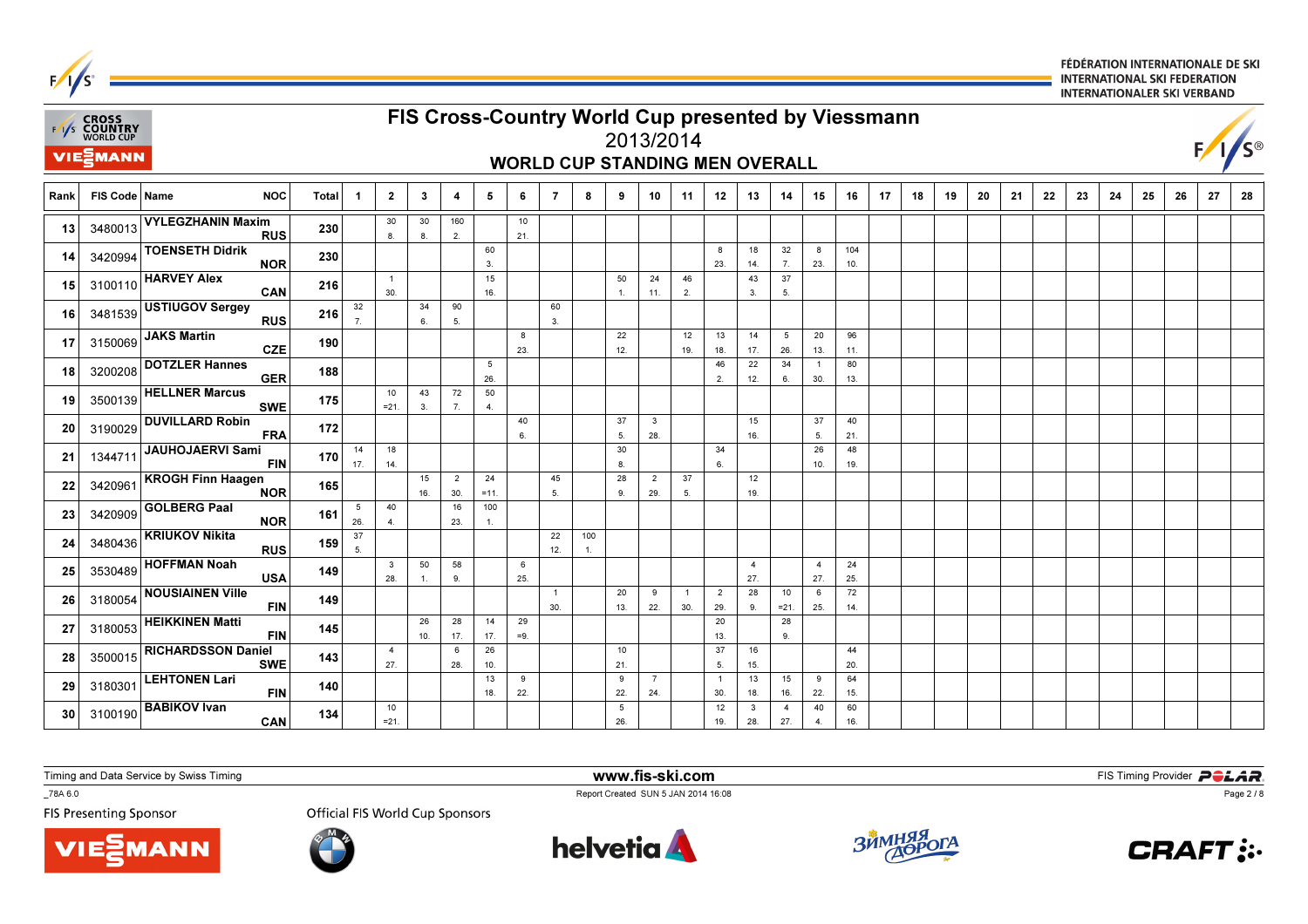

**VIE***MANN* 

\_78A 6.0

**FIS Presenting Sponsor** 

**Official FIS World Cup Sponsors** 





www.fis-ski.com

Report Created SUN 5 JAN 2014 16:08



**m**<br>A 16:08 **FIS Timing Provider** 



Page 3 / 8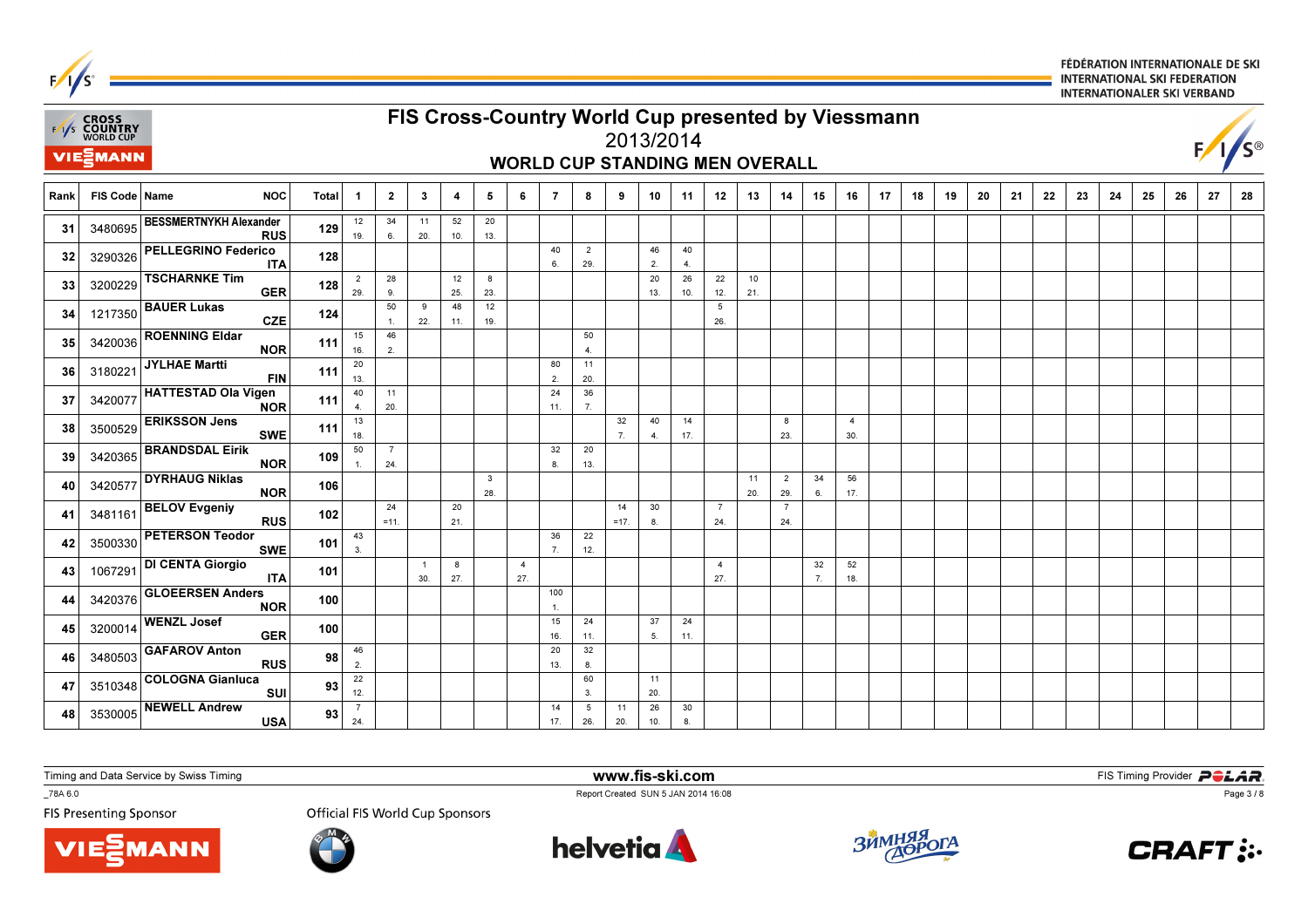| $\mathcal{L}$<br><b>INTERNATIONALER SKI VERBAND</b> |                                                                                                                                                           |                                            |              |              |                |                     |                       |                       |                      |                |                         |              |           |                       |                      |          |              |           |           |    |    |    |    |    |    |    |    |    |    |    |    |
|-----------------------------------------------------|-----------------------------------------------------------------------------------------------------------------------------------------------------------|--------------------------------------------|--------------|--------------|----------------|---------------------|-----------------------|-----------------------|----------------------|----------------|-------------------------|--------------|-----------|-----------------------|----------------------|----------|--------------|-----------|-----------|----|----|----|----|----|----|----|----|----|----|----|----|
|                                                     | FIS Cross-Country World Cup presented by Viessmann<br><b>EXAYS CROSS</b><br>EXAYS <b>COUNTRY</b><br>WORLD CUP<br>$F/1/S^{\circ}$<br>2013/2014<br>VIESMANN |                                            |              |              |                |                     |                       |                       |                      |                |                         |              |           |                       |                      |          |              |           |           |    |    |    |    |    |    |    |    |    |    |    |    |
|                                                     | <b>WORLD CUP STANDING MEN OVERALL</b>                                                                                                                     |                                            |              |              |                |                     |                       |                       |                      |                |                         |              |           |                       |                      |          |              |           |           |    |    |    |    |    |    |    |    |    |    |    |    |
| Rank                                                | FIS Code   Name                                                                                                                                           | <b>NOC</b>                                 | <b>Total</b> | $\mathbf{1}$ | $\overline{2}$ | $\mathbf{3}$        | 4                     | 5                     | 6                    | $\overline{7}$ | 8                       | 9            | 10        | 11                    | 12                   | 13       | 14           | 15        | 16        | 17 | 18 | 19 | 20 | 21 | 22 | 23 | 24 | 25 | 26 | 27 | 28 |
| 49                                                  | 3200356                                                                                                                                                   | <b>DOBLER Jonas</b><br><b>GER</b>          | 87           |              |                | $\mathbf{3}$<br>28. |                       |                       |                      |                |                         |              | 18<br>14. |                       | 10<br>21.            | 9<br>22. |              | 11<br>20. | 36<br>22. |    |    |    |    |    |    |    |    |    |    |    |    |
| 50                                                  | 3200241                                                                                                                                                   | <b>BING Thomas</b><br><b>GER</b>           | 85           |              | 6<br>$= 25.$   |                     | 10<br>26.             |                       | 18<br>14.            |                |                         |              |           |                       | 40<br>$\overline{4}$ |          | 11<br>20.    |           |           |    |    |    |    |    |    |    |    |    |    |    |    |
| 51                                                  | 3290016                                                                                                                                                   | <b>CLARA Roland</b><br><b>ITA</b>          | 85           |              |                | 16<br>15.           | 18<br>22.             | $\mathbf{1}$<br>30.   | 50<br>$\overline{4}$ |                |                         |              |           |                       |                      |          |              |           |           |    |    |    |    |    |    |    |    |    |    |    |    |
| 52                                                  | 3150070                                                                                                                                                   | <b>RAZYM Ales</b><br><b>CZE</b>            | 83           |              |                |                     | 14<br>24.             |                       |                      |                | 16<br>15.               | 16<br>15.    | 22<br>12. | 5<br>26.              |                      |          | 10<br>$= 21$ |           |           |    |    |    |    |    |    |    |    |    |    |    |    |
| 53                                                  | 3480533                                                                                                                                                   | <b>VOLZHENTSEV Stanislav</b><br><b>RUS</b> | 81           |              |                |                     |                       | 16<br>15.             |                      |                |                         |              |           |                       | 43<br>3              |          | 22<br>12.    |           |           |    |    |    |    |    |    |    |    |    |    |    |    |
| 54                                                  | 3480828                                                                                                                                                   | <b>JAPAROV Dmitriy</b><br><b>RUS</b>       | 81           | 16<br>15.    | 43<br>3.       |                     | $\overline{4}$<br>29. | 18<br>14.             |                      |                |                         |              |           |                       |                      |          |              |           |           |    |    |    |    |    |    |    |    |    |    |    |    |
| 55                                                  | 3530120                                                                                                                                                   | <b>HAMILTON Simeon</b><br><b>USA</b>       | 76           |              |                |                     |                       |                       |                      | 18<br>14.      | $\boldsymbol{8}$<br>23. |              |           | 50<br>$\overline{1}$  |                      |          |              |           |           |    |    |    |    |    |    |    |    |    |    |    |    |
| 56                                                  | 3430103                                                                                                                                                   | <b>STAREGA Maciej</b><br>POL               | 74           |              |                |                     |                       |                       |                      | 12<br>19.      | 29<br>9.                |              | 15<br>16. | 18<br>14.             |                      |          |              |           |           |    |    |    |    |    |    |    |    |    |    |    |    |
| 57                                                  | 3220002                                                                                                                                                   | <b>MUSGRAVE Andrew</b><br><b>GBR</b>       | 72           |              |                |                     |                       |                       |                      |                |                         | 14<br>$=17.$ | 10<br>21. | $\overline{4}$<br>27. |                      |          |              | 28<br>9.  | 16<br>27. |    |    |    |    |    |    |    |    |    |    |    |    |
| 58                                                  | 3500141                                                                                                                                                   | <b>NELSON Lars</b><br><b>SWE</b>           | 71           |              | 24<br>$=11.$   | 10<br>21.           | 30<br>16.             | $\overline{7}$<br>24. |                      |                |                         |              |           |                       |                      |          |              |           |           |    |    |    |    |    |    |    |    |    |    |    |    |
| 59                                                  | 3100006                                                                                                                                                   | <b>KERSHAW Devon</b><br><b>CAN</b>         | 67           |              |                |                     |                       |                       |                      |                |                         | 46<br>2.     | 13<br>18. |                       |                      | 8<br>23. |              |           |           |    |    |    |    |    |    |    |    |    |    |    |    |
| 60                                                  | 1283892                                                                                                                                                   | <b>OLSSON Johan</b><br><b>SWE</b>          | 67           |              |                |                     |                       | 45<br>5.              | 22<br>12.            |                |                         |              |           |                       |                      |          |              |           |           |    |    |    |    |    |    |    |    |    |    |    |    |
| 61                                                  | 3670000                                                                                                                                                   | <b>CHEBOTKO Nikolay</b><br><b>KAZ</b>      | 66           | 28<br>9.     | 16<br>15.      |                     | 22<br>20.             |                       |                      |                |                         |              |           |                       |                      |          |              |           |           |    |    |    |    |    |    |    |    |    |    |    |    |
| 62                                                  | 3480021                                                                                                                                                   | <b>PETUKHOV Alexey</b><br><b>RUS</b>       | 65           |              |                |                     |                       |                       |                      | 50<br>4.       | 15<br>16.               |              |           |                       |                      |          |              |           |           |    |    |    |    |    |    |    |    |    |    |    |    |
| 63                                                  | 1221036                                                                                                                                                   | <b>FILBRICH Jens</b><br><b>GER</b>         | 64           |              |                | 6<br>25.            |                       | 6<br>25.              |                      |                |                         |              |           |                       | 32<br>7.             |          |              |           | 20<br>26. |    |    |    |    |    |    |    |    |    |    |    |    |
| 64                                                  | 3200210                                                                                                                                                   | <b>EISENLAUER Sebastian</b><br><b>GER</b>  | 61           |              |                |                     |                       |                       |                      | 16<br>15.      |                         |              | 32<br>7.  | 13<br>18.             |                      |          |              |           |           |    |    |    |    |    |    |    |    |    |    |    |    |
| 65                                                  | 3500259                                                                                                                                                   | <b>JOENSSON Emil</b><br><b>SWE</b>         | 54           |              |                |                     |                       |                       |                      | 9<br>22.       | 45<br>5.                |              |           |                       |                      |          |              |           |           |    |    |    |    |    |    |    |    |    |    |    |    |
| 66                                                  | 3480821                                                                                                                                                   | <b>UTKIN Alexander</b><br><b>RUS</b>       | 50           |              |                |                     |                       |                       |                      |                |                         |              |           |                       |                      | 6<br>25. | 12<br>19.    |           | 32<br>23. |    |    |    |    |    |    |    |    |    |    |    |    |

www.fis-ski.com

Timing and Data Service by Swiss Timing

VIEZMANN

\_78A 6.0

 $F/I/S^c$ 

FIS Presenting Sponsor

Report Created SUN 5 JAN 2014 16:08<br>Official FIS World Cup Sponsors





**m**<br>A 16:08 **FIS Timing Provider** 



Page 4 / 8

FÉDÉRATION INTERNATIONALE DE SKI

**INTERNATIONAL SKI FEDERATION**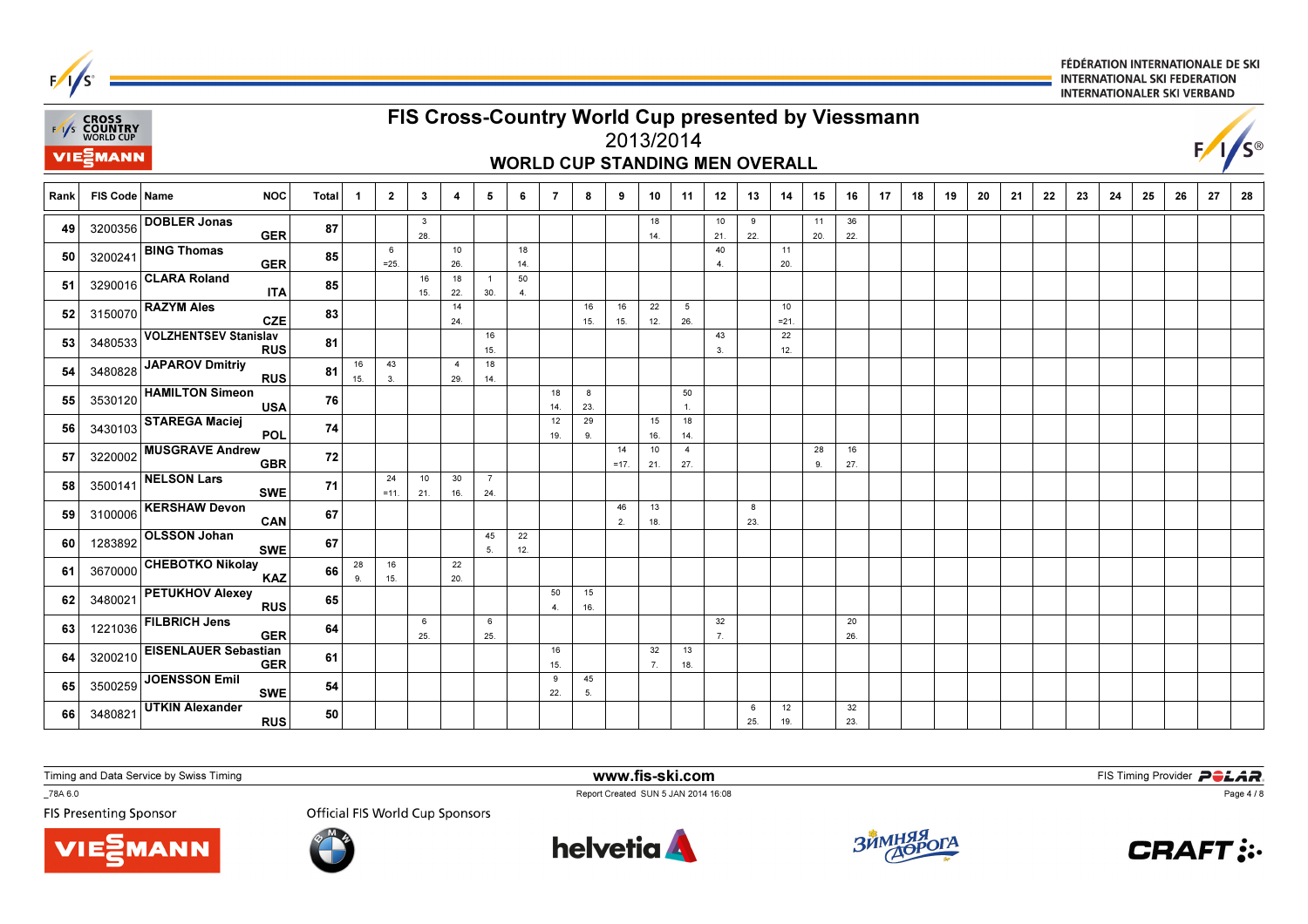| $\mathbf{r}$ |                                                                                                                                                                                                                          |                                             |    |                     |                |              |  |           |           |                       |           |                       |           |                                |         |                       |           |                       |           |  |  |    |    |    | INTERNATIONALER SKI VERBAND |    |    |    |
|--------------|--------------------------------------------------------------------------------------------------------------------------------------------------------------------------------------------------------------------------|---------------------------------------------|----|---------------------|----------------|--------------|--|-----------|-----------|-----------------------|-----------|-----------------------|-----------|--------------------------------|---------|-----------------------|-----------|-----------------------|-----------|--|--|----|----|----|-----------------------------|----|----|----|
|              | FIS Cross-Country World Cup presented by Viessmann<br>EAS CROSS<br>EAS COUNTRY<br>WORLD CUP<br>$F/1/S^{\circ}$<br>2013/2014<br><b>VIE</b> EMANN                                                                          |                                             |    |                     |                |              |  |           |           |                       |           |                       |           |                                |         |                       |           |                       |           |  |  |    |    |    |                             |    |    |    |
|              | <b>WORLD CUP STANDING MEN OVERALL</b><br>21<br>FIS Code   Name<br><b>NOC</b><br>11<br>17<br>18<br>19<br>20<br><b>Total</b><br>$\mathbf{3}$<br>5<br>$\overline{7}$<br>8<br>9<br>13<br>14<br>15<br>16<br>$\mathbf{1}$<br>4 |                                             |    |                     |                |              |  |           |           |                       |           |                       |           |                                |         |                       |           |                       |           |  |  |    |    |    |                             |    |    |    |
| Rank         |                                                                                                                                                                                                                          |                                             |    |                     | $\overline{2}$ |              |  |           | 6         |                       |           |                       | 10        |                                | 12      |                       |           |                       |           |  |  | 22 | 23 | 24 | 25                          | 26 | 27 | 28 |
| 67           | 3420672                                                                                                                                                                                                                  | <b>SVEEN Simen Andreas</b><br><b>NOR</b>    | 45 |                     |                |              |  |           | 45<br>5.  |                       |           |                       |           |                                |         |                       |           |                       |           |  |  |    |    |    |                             |    |    |    |
| 68           | 1125588                                                                                                                                                                                                                  | <b>DOLIDOVICH Sergei</b><br><b>BLR</b>      | 44 |                     |                |              |  |           |           |                       |           |                       |           |                                |         |                       | 20<br>13. | 12<br>19.             | 12<br>28. |  |  |    |    |    |                             |    |    |    |
| 69           | 3420280                                                                                                                                                                                                                  | <b>ELIASSEN Petter</b><br><b>NOR</b>        | 42 |                     |                |              |  | 10<br>21. | 32<br>8.  |                       |           |                       |           |                                |         |                       |           |                       |           |  |  |    |    |    |                             |    |    |    |
| 70           | 3190105                                                                                                                                                                                                                  | <b>PERRILLAT BOITEUX Ivan</b><br><b>FRA</b> | 42 |                     |                |              |  |           | 11<br>20. |                       |           | 24<br>11.             |           |                                |         |                       |           | $\overline{7}$<br>24. |           |  |  |    |    |    |                             |    |    |    |
| 71           | 3480739                                                                                                                                                                                                                  | <b>PANZHINSKIY Alexander</b><br><b>RUS</b>  | 40 |                     |                |              |  |           |           |                       | 40<br>6.  |                       |           |                                |         |                       |           |                       |           |  |  |    |    |    |                             |    |    |    |
| 72           | 3480440                                                                                                                                                                                                                  | <b>GLAVATSKIKH Konstantin</b><br><b>RUS</b> | 37 |                     |                |              |  |           |           |                       |           |                       |           |                                |         | $\overline{7}$<br>24. |           | $\overline{2}$<br>29. | 28<br>24. |  |  |    |    |    |                             |    |    |    |
| 73           | 3510206                                                                                                                                                                                                                  | <b>TAMBORNINO Eligius</b><br><b>SUI</b>     | 36 |                     |                |              |  |           |           |                       |           |                       | 14<br>17. | 22<br>12.                      |         |                       |           |                       |           |  |  |    |    |    |                             |    |    |    |
| 74           | 1221327                                                                                                                                                                                                                  | <b>TEICHMANN Axel</b><br><b>GER</b>         | 36 |                     | 20<br>13.      |              |  |           |           |                       |           |                       |           |                                |         |                       | 16<br>15. |                       |           |  |  |    |    |    |                             |    |    |    |
| 75           | 3290245                                                                                                                                                                                                                  | <b>NOECKLER Dietmar</b><br><b>ITA</b>       | 35 |                     |                |              |  | 9<br>22.  |           |                       | 12<br>19. |                       |           |                                |         |                       | 14<br>17. |                       |           |  |  |    |    |    |                             |    |    |    |
| 76           | 3480832                                                                                                                                                                                                                  | <b>SEDOV Petr</b><br><b>RUS</b>             | 34 |                     |                |              |  |           | 24<br>11. |                       |           |                       |           |                                |         |                       |           | 10<br>21.             |           |  |  |    |    |    |                             |    |    |    |
| 77           | 3180250                                                                                                                                                                                                                  | <b>PENTSINEN Anssi</b><br><b>FIN</b>        | 31 | 24<br>11.           |                |              |  |           |           | $\overline{4}$<br>27. |           |                       |           | $\overline{\mathbf{3}}$<br>28. |         |                       |           |                       |           |  |  |    |    |    |                             |    |    |    |
| 78           | 3480317                                                                                                                                                                                                                  | <b>TURYSHEV Sergey</b><br><b>RUS</b>        | 30 |                     |                |              |  |           |           |                       |           |                       |           |                                | 30<br>8 |                       |           |                       |           |  |  |    |    |    |                             |    |    |    |
| 79           | 3420798                                                                                                                                                                                                                  | <b>NORTHUG Tomas</b><br><b>NOR</b>          | 30 | $\mathbf{1}$<br>30. |                |              |  |           |           | $\mathbf{3}$<br>28.   | 26<br>10. |                       |           |                                |         |                       |           |                       |           |  |  |    |    |    |                             |    |    |    |
| 80           | 3500651                                                                                                                                                                                                                  | <b>PERSSON Simon</b><br><b>SWE</b>          | 29 |                     |                |              |  |           |           | 29<br>9.              |           |                       |           |                                |         |                       |           |                       |           |  |  |    |    |    |                             |    |    |    |
| 81           | 3050159                                                                                                                                                                                                                  | <b>TRITSCHER Bernhard</b><br><b>AUT</b>     | 29 |                     |                |              |  |           |           |                       |           | $\overline{4}$<br>27. | 5<br>26.  | 20<br>13.                      |         |                       |           |                       |           |  |  |    |    |    |                             |    |    |    |
| 82           | 1175155                                                                                                                                                                                                                  | <b>MAGAL Jiri</b><br><b>CZE</b>             | 29 |                     |                | 14<br>$=17.$ |  |           |           |                       |           |                       |           |                                |         |                       |           | 15<br>16.             |           |  |  |    |    |    |                             |    |    |    |
| 83           | 1323468                                                                                                                                                                                                                  | <b>REHEMAA Aivar</b><br><b>EST</b>          | 26 |                     |                |              |  |           |           |                       |           | 26<br>10.             |           |                                |         |                       |           |                       |           |  |  |    |    |    |                             |    |    |    |
| 84           | 3510451                                                                                                                                                                                                                  | <b>SCHAAD Roman</b><br><b>SUI</b>           | 26 |                     |                |              |  |           |           | 26<br>10.             |           |                       |           |                                |         |                       |           |                       |           |  |  |    |    |    |                             |    |    |    |

**VIE MANN** 

\_78A 6.0

 $F/1/s^2$ 

FIS Presenting Sponsor

Report Created SUN 5 JAN 2014 16:08<br>Official FIS World Cup Sponsors





www.fis-ski.com



**m**<br>A 16:08 **FIS Timing Provider** 



FÉDÉRATION INTERNATIONALE DE SKI

**INTERNATIONAL SKI FEDERATION** 

Page 5 / 8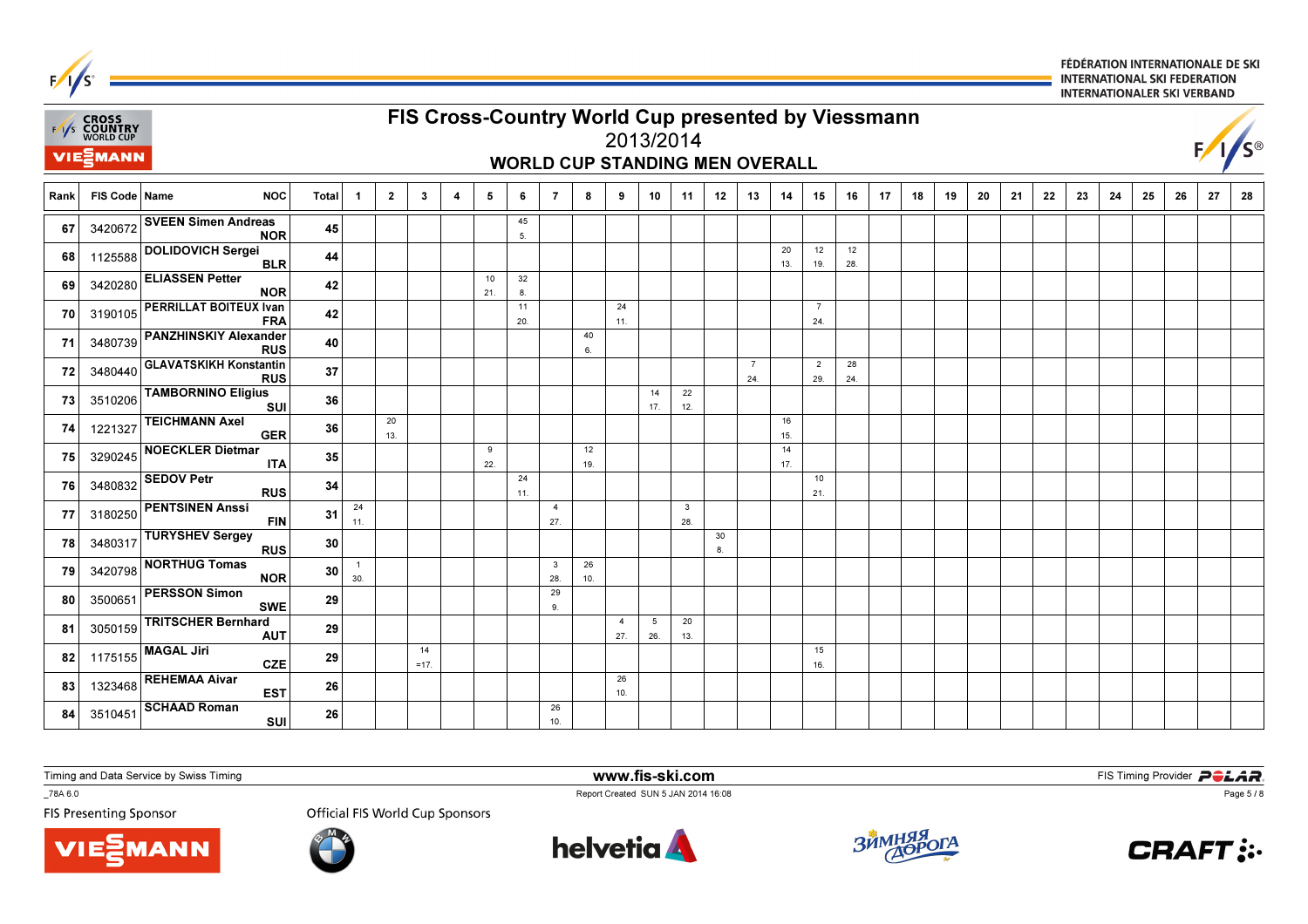

**VIE***MANN* 

\_78A 6.0

**FIS Presenting Sponsor** 

**Official FIS World Cup Sponsors** 



www.fis-ski.com

Report Created SUN 5 JAN 2014 16:08



**m**<br>A 16:08 **FIS Timing Provider** 



Page 6 / 8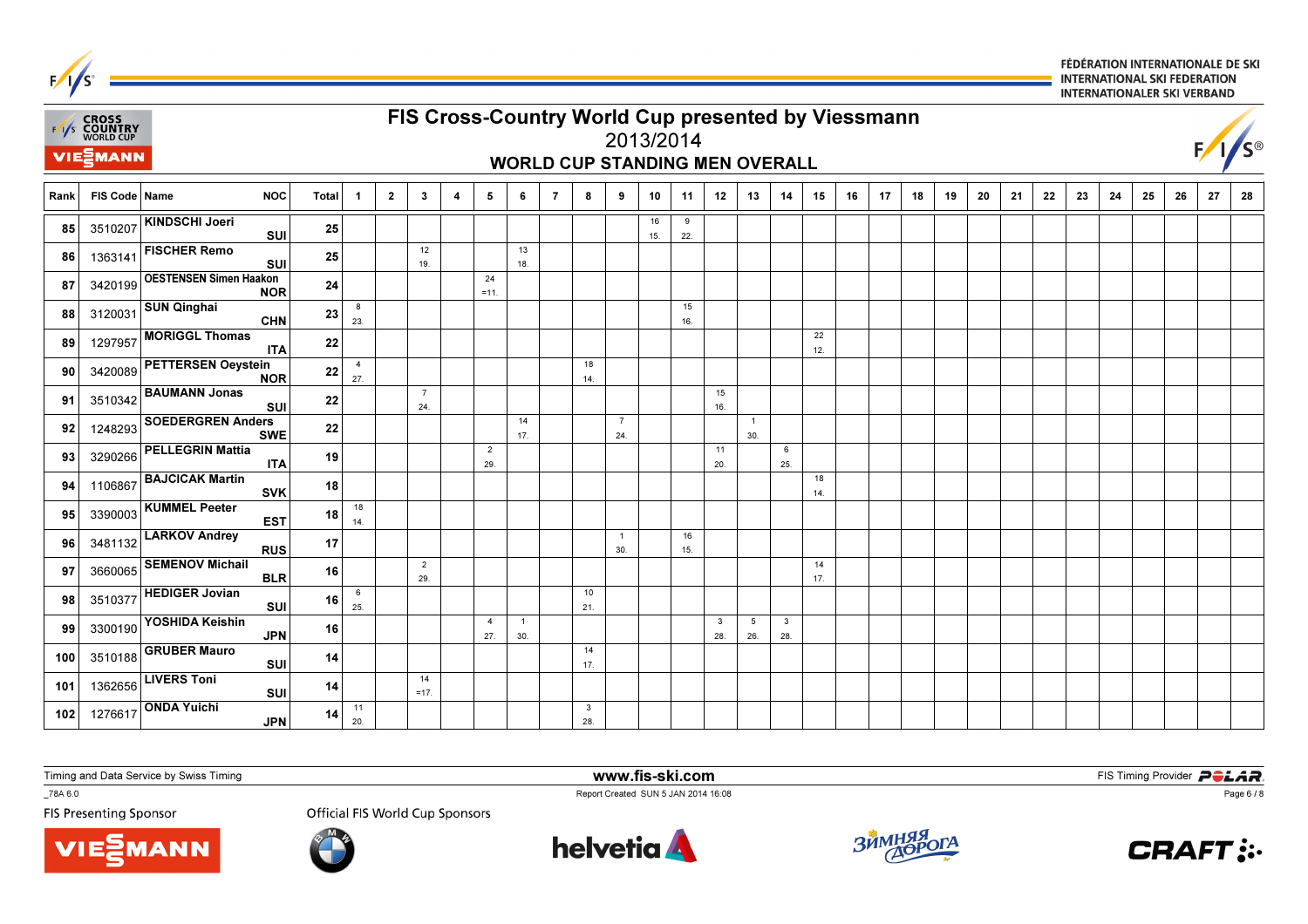

**VIE***MANN* 

\_78A 6.0

**FIS Presenting Sponsor** 

**Official FIS World Cup Sponsors** 



www.fis-ski.com

Report Created SUN 5 JAN 2014 16:08



**m**<br>A 16:08 **FIS Timing Provider** 



Page 7 / 8